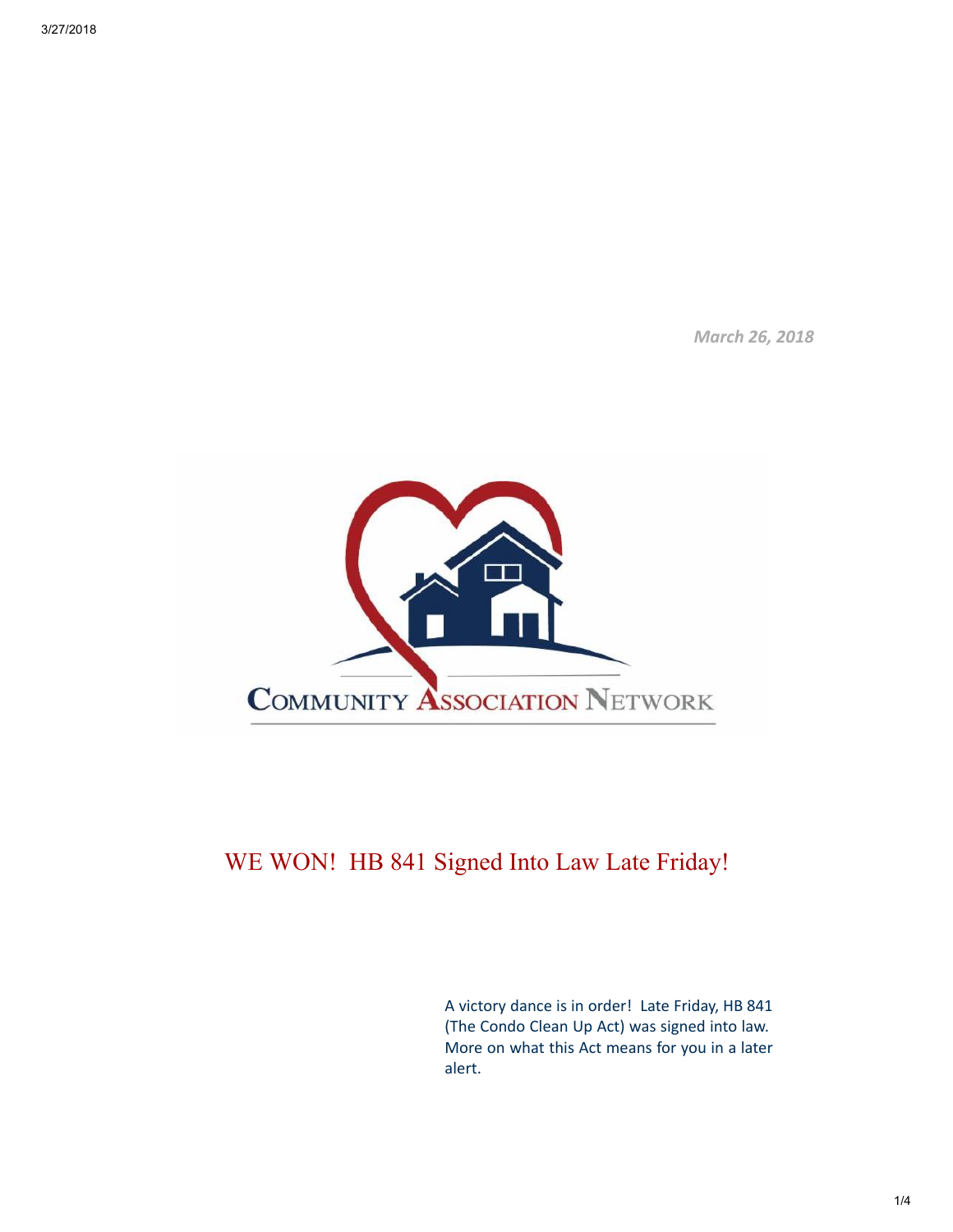



For now, we would like to send a huge thank you to Governor Rick Scott, his staff, and the Florida Legislature for working tirelessly each and every Legislative Session to enact laws that make our Sunshine State wonderful. We would also like to thank Representative George Moraitis and Senators Kathleen Passidomo and Debbie Mayfield for sponsoring the bill.

## Alan Garfinkel, Esq.

Chairman *of the Board of Directors*

[agarfinkel@LoveGWLaw.com](mailto:agarfinkel@lovegwlaw.com?subject=CAN%20Alert)

And of course we can't forget about all of our CAN Members for their herculean support and commitment to Florida's statewide Community Associations. We also send a big thank you to our CAN Advisory Board members for rallying people to vote on this bill. We appreciate all of you!

Have a fantastic week.

Yours in Community,



Alan Garfinkel

**Community Association Network** 

Chairman of the Board of Directors





1-844-MYCANLAWS

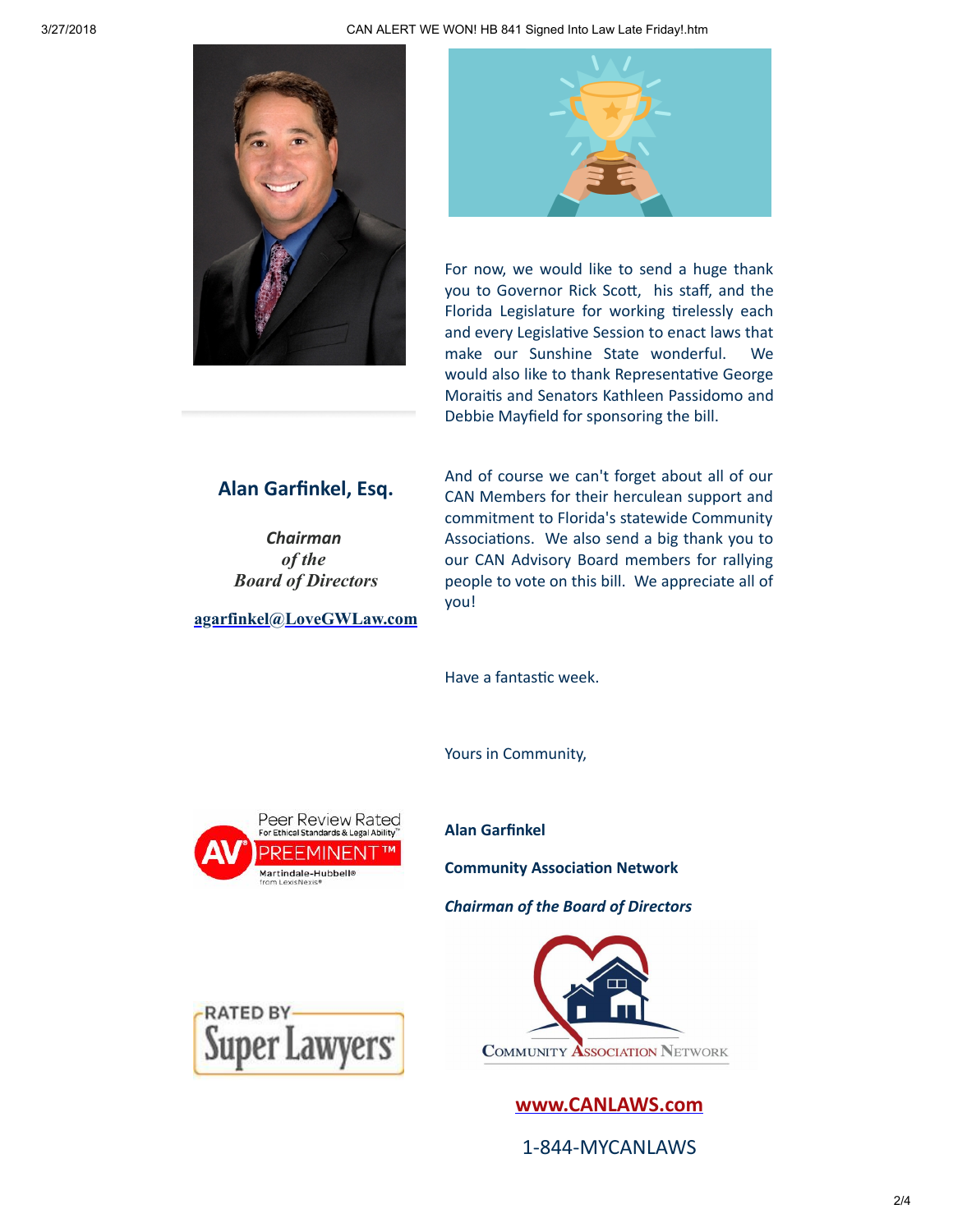(692-2652)

## Board of Directors

Bob Begley

CJ Blancett

Ted Fox

Robert Hendry

Roger Kesselbach

Nicholas Lambiase

Cynthia Morales

Frayda Morris

Charles Parness

Gary van der Laan

Brad van Rooyen